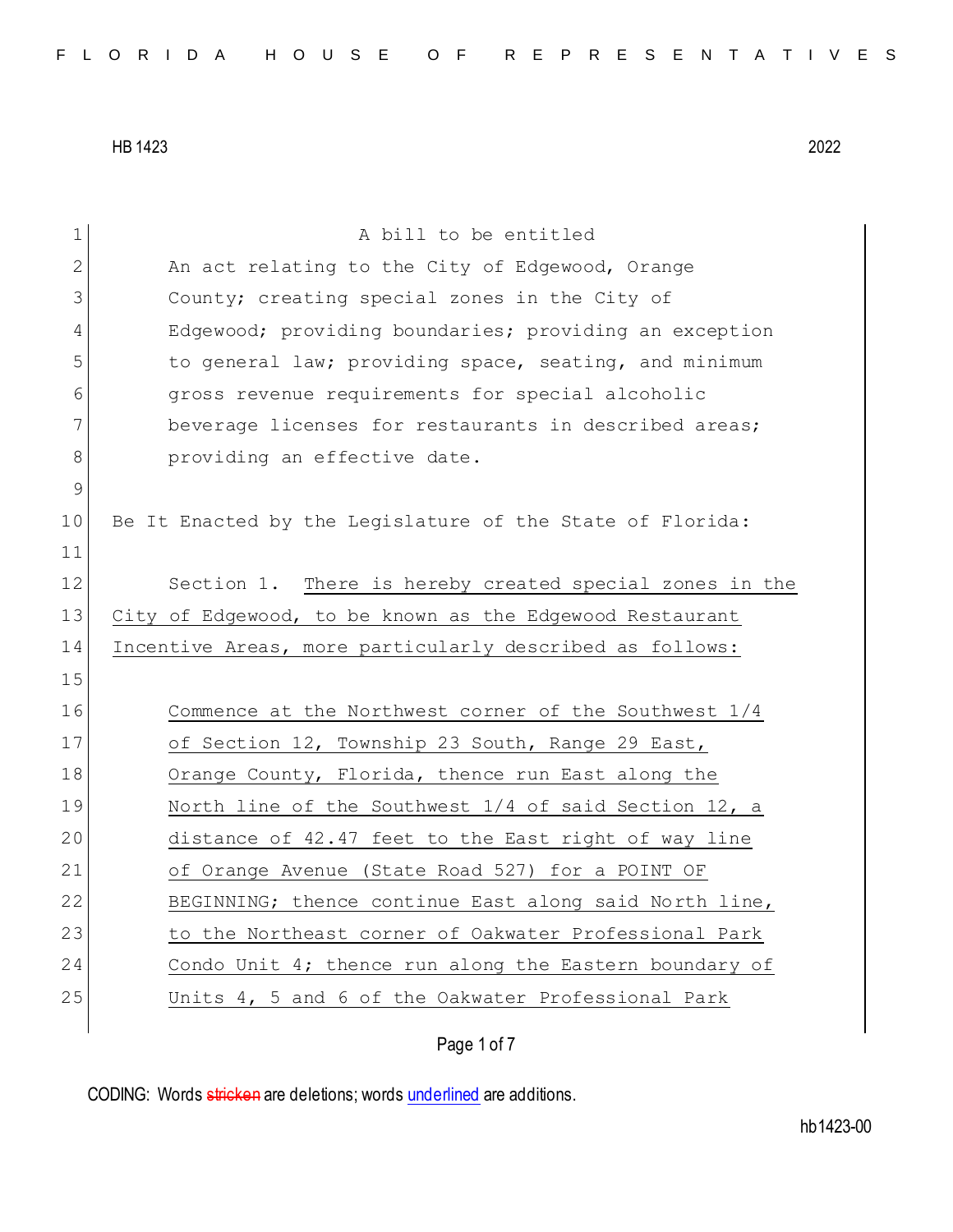26 Condo; thence continue Southwesterly along the 27 Southerly boundary of Oakwater Professional Park Condo 28 Unit 6; to the Southwest corner of Unit 6 Oakwater 29 Professional Park Condo, thence run S41°56'00"E to the 30 normal high water line of Lake Jennie Jewel; thence 31 Westerly, Southerly and Easterly along said normal 32 high water line of Lake Jennie Jewel to a point of 33 intersection with the East boundary of Lot 1, Waters 34 Edge 26/1; thence run Southerly along the Easterly 35 line of said Lot 1 to the North line of Lot 17 36 Randolphs Plat C/58; thence run 80.7 feet East to the 37 Northeast corner of said Lot 17; thence South 300.59 38 feet to the Southeast corner of Lot 17 Randolphs Plat 39 C/58; continue South across Gatlin Avenue to a point 40 on the North boundary of the West 100 feet of the East 41 200 feet of the South 1/2 of Lot 17 Randolphs Plat 42 C/58; run East to the Northeast corner of property 43 described as follows: the West 100 feet of the East 44 200 feet of the South 1/2 of Lot 17 Randolphs Plat 45 C/58; thence South 270 feet along the East line of the 46 West 100 feet of the East 200 feet of the South 1/2 of 47 Lot 17 Randolphs Plat C/58 to the North right-of-way 48 line of Lake Gatlin Road; thence run West 362.1 feet 49 along the North right-of-way line of Lake Gatlin Road; 50 thence South across Lake Gatlin Road to a point on the

## Page 2 of 7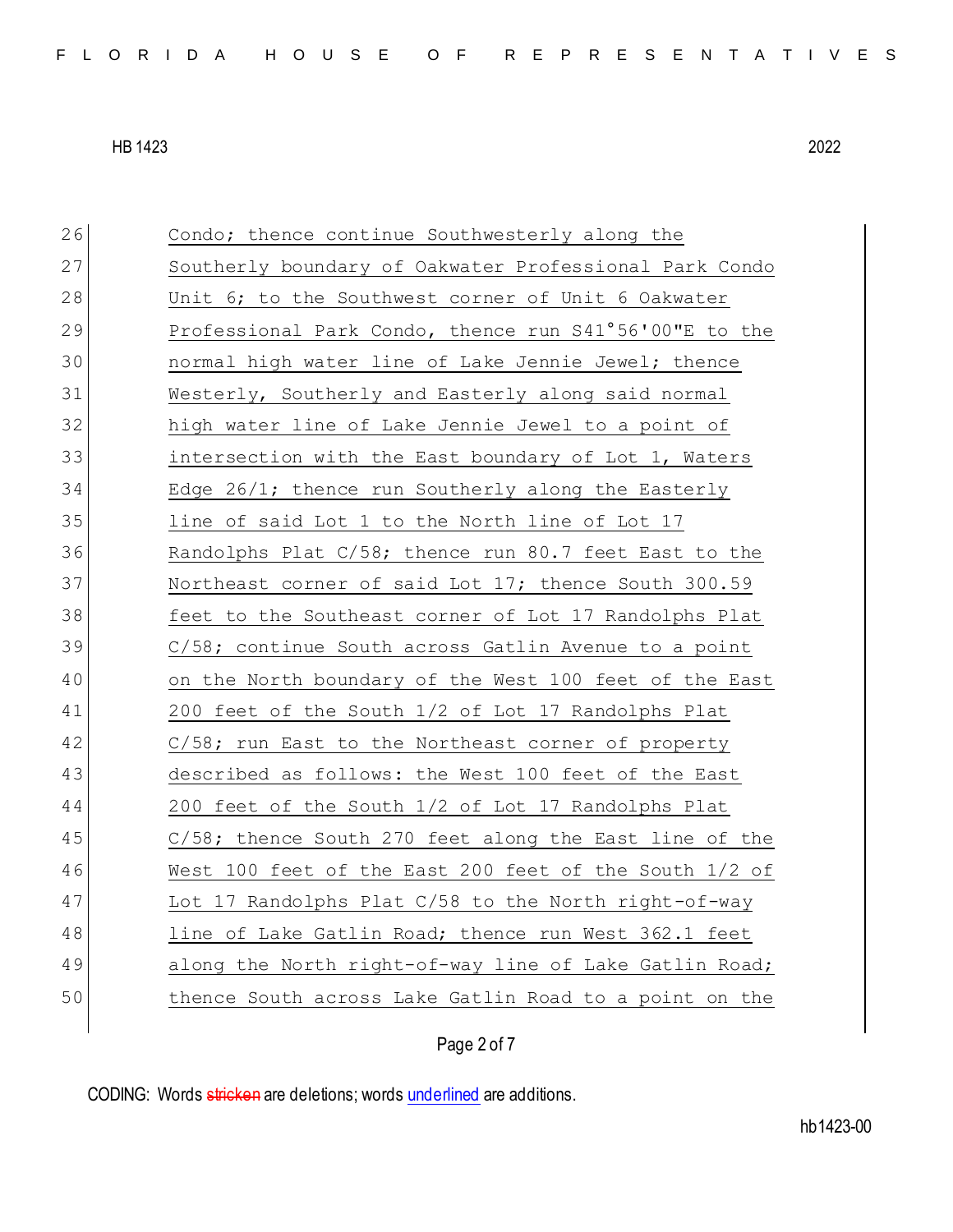| 51 | North line of Lot 31 of the Map of Gatlin with Hobbs'  |
|----|--------------------------------------------------------|
| 52 | Subdivision, as per plat thereof recorded in           |
| 53 | Miscellaneous Book 4, Page 177; thence run             |
| 54 | Southeasterly along the Easterly boundary of said Lot  |
| 55 | 31 to the Northeast corner of the Edgewood             |
| 56 | Professional Center Condo Cb 12/146 Common Area;       |
| 57 | thence run Southerly along the Easterly line of the    |
| 58 | Edgewood Professional Center Condo Cb 12/146 Common    |
| 59 | Area to the Northeast corner of the property described |
| 60 | as follows: Gatlin With Hobbs Sub Misc 4/177 Begin     |
| 61 | 269.75 feet West South 16 Degrees East 87.65 feet and  |
| 62 | Southeasterly 212.35 feet Southeasterly 12.46 feet     |
| 63 | South 12 Degrees East 117.54 Feet North 78 Degrees     |
| 64 | East 150 feet North 11 Degrees West 130 feet South 78  |
| 65 | Degrees West 150 feet to POB; thence run along said    |
| 66 | property's eastern boundary to the Southeast corner of |
| 67 | said property; thence North 77 Degrees East 50.01      |
| 68 | feet; thence South 11 Degrees East 907.65 feet; thence |
| 69 | North 78 Degrees East 19.1 feet; thence South 11       |
| 70 | Degrees East 160.75 feet; thence South 78 degrees West |
| 71 | 17.79 feet; thence South 11 Degrees East 130 feet;     |
| 72 | thence North 78 Degrees East 15.14 feet to the         |
| 73 | Northeast corner of Lot 1, HANSEL PLAZA 46/4; thence   |
| 74 | run Southeasterly along the Easterly boundary of Lots  |
| 75 | 1 and 2, HANSEL PLAZA 46/4 to the Northerly right-of-  |
|    |                                                        |

Page 3 of 7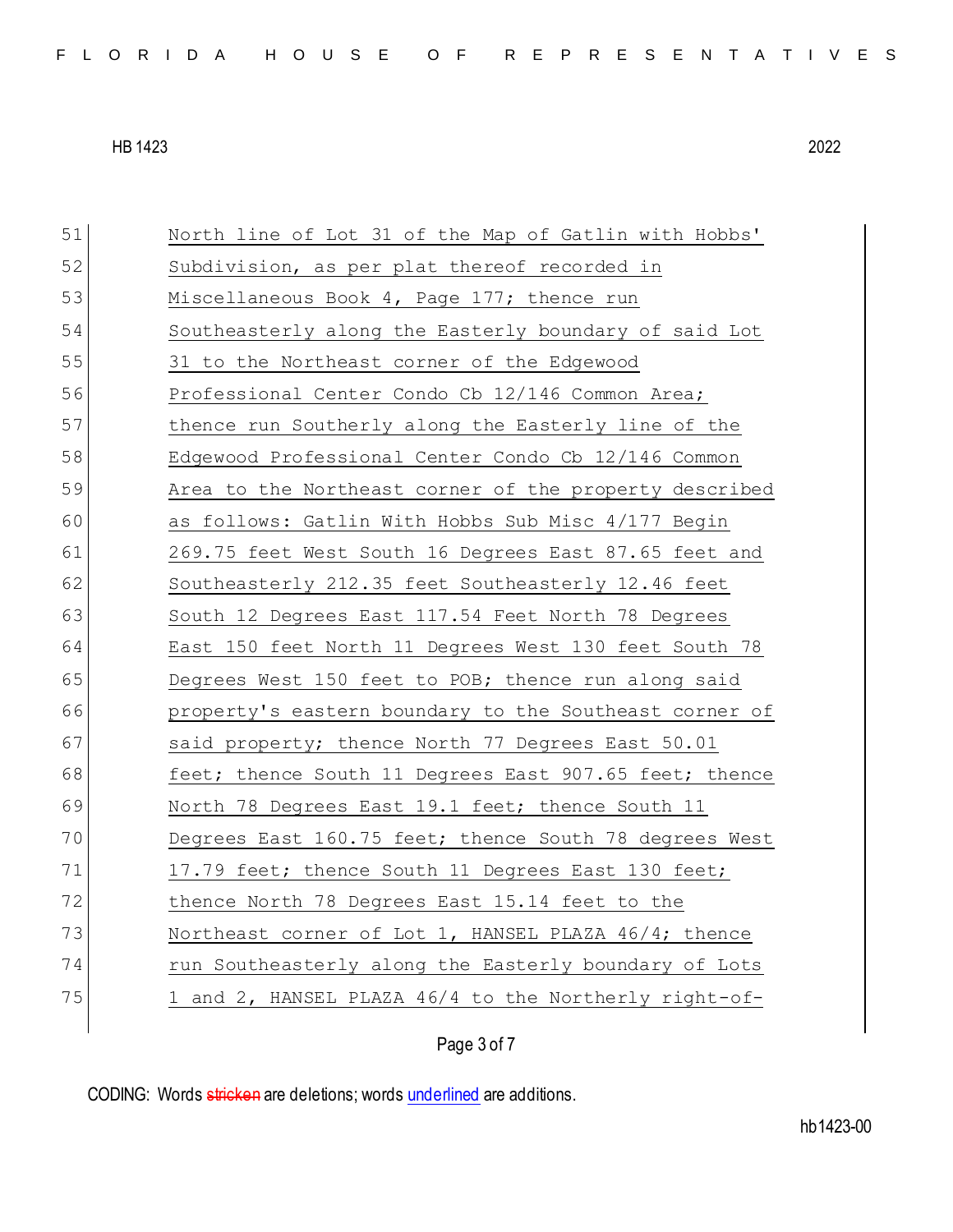76 way line of Harbor Island Road; thence Southerly 77 across Harbor Island Road to the Northeast corner of 78 Tract 2, HANSEL PRESCOTT PROPERTY Q/117; thence South  $79$  158.69 feet to the Southeast corner of said Tract 2; 80 then East 17.7 feet along the South line of Lot 85, 81 RIVER OAKS 1/147 to the Northeast corner of Lot 38A 82 TROPICAL PINES J/11; thence run Southeasterly along 83 the Easterly boundary of TROPICAL PINES J/11 lots 30-84 38A to the North right of way line of Lake Conway 85 Drive; thence Southeasterly to the Northeast corner of 86 the West ½ of Vacated Street on East side of TROPICAL 87 PINES J/11 LOTS 20A THROUGH 29 PER ORD #298; thence 88 run Southeasterly 230.7 feet along the Easterly side 89 of said West  $\frac{1}{2}$  of vacated street; thence extend in the 90 same direction 4.5 feet more or less to intersect with 91 bhe northerly boundary of property described as 92 follows: from the Southwest corner of Government Lot 3 93 run West 2 feet; North 161.50 feet; North 11 degrees 94 West 39 feet; North 79 Degrees East 42.83 feet to 95 intersection of East right-of way line of SR 527 and 96 Northerly Right of way line of Mandalay Road, then 97 continue North 79 Degrees East 200 feet for a POB; 98 thence North 10 degrees West 127.75 feet; North 79 99 Degrees E 87.50 feet; South 10 Degrees East 127.14 100 feet; South 79 Degrees West 87.50 feet to POB in

Page 4 of 7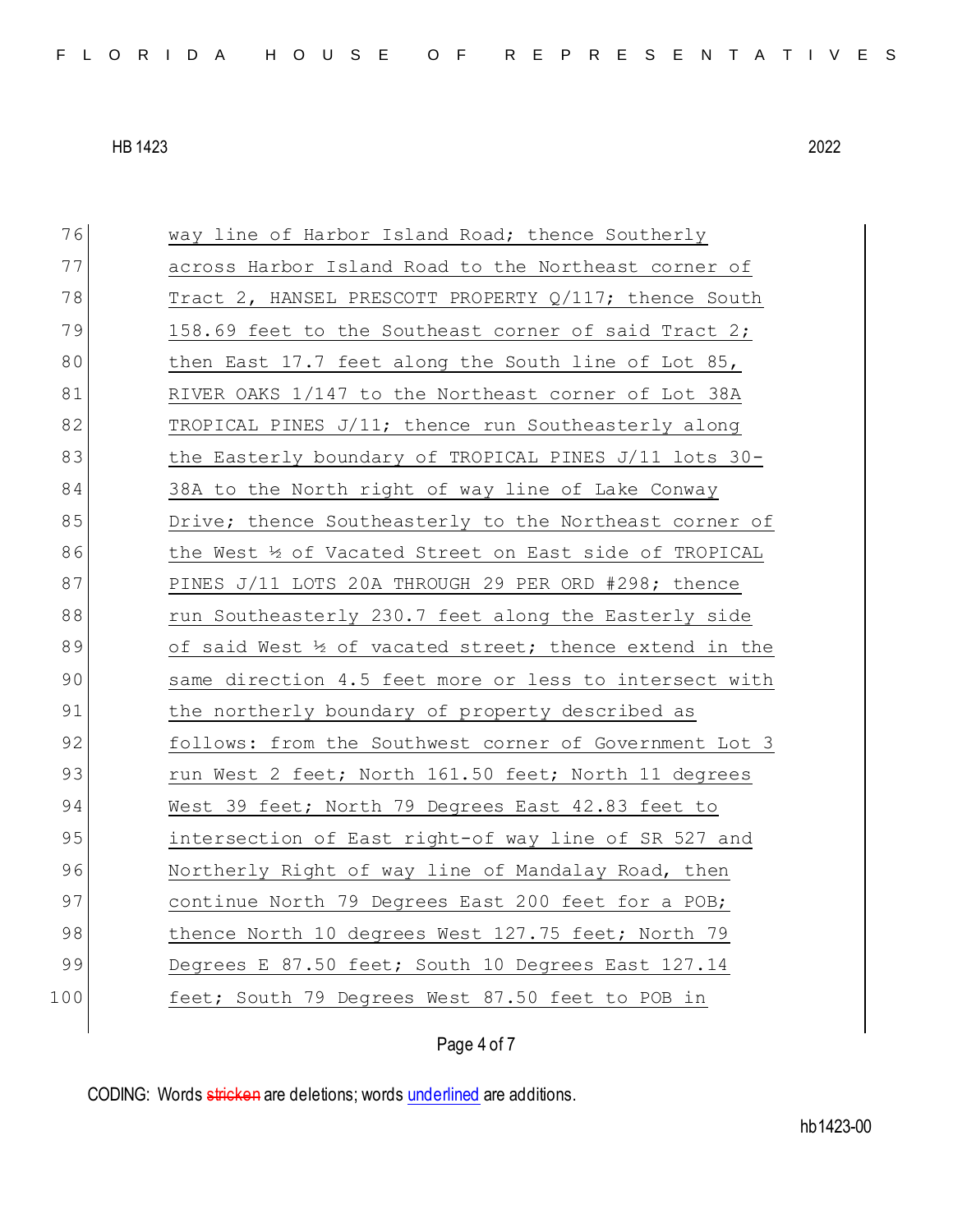| 101 | Section 13-23-29; thence run South 79 Degrees West 24  |
|-----|--------------------------------------------------------|
| 102 | feet; thence South 10 Degrees East 127.75 feet to the  |
| 103 | North right-of-way of Mandalay Road; thence South 79   |
| 104 | Degrees West 200 feet to the East Right of Way line of |
| 105 | Orange Avenue (SR 527); run Southeasterly along the    |
| 106 | East right-of-way line of said Orange Avenue (SR 527)  |
| 107 | to the Northwest corner of property described as       |
| 108 | follows: SUB OF HARNEY HOMESTEAD C/53 Begin 1238.3     |
| 109 | feet North of Center of Section Run East 99 FT South   |
| 110 | 207 feet West 99 feet North 207 feet to POB (LESS ST   |
| 111 | RD R/W ON W & LESS FROM A PT 896.3 FT N OF CTR OF SEC  |
| 112 | RUN N 136.15 FT E 75.87 FT FOR POB E 73 FT N 11.64 FT  |
| 113 | W 74.02 FT S 11.08 FT TO POB & IN W M HANSEL SECOND    |
|     |                                                        |
| 114 | REPLAT PB L/74 LOT 7); thence run Easterly 255 feet    |
| 115 | along the Northerly line of said described property to |
| 116 | the Northeast corner of property described as HARNEY   |
| 117 | HOMESTEAD C/53 15 feet of Lot 1 lying East of Lots 3   |
| 118 | thru 7 HANSEL W M 2ND REPLAT PB L PG 74 SEE OR BK 142  |
| 119 | PAGE 522; thence run South to the Southeast corner of  |
| 120 | Lot 3 OF HANSEL REPLAT J/45, which is also the North   |
| 121 | right-of-way line of Hoffner Avenue; thence run West   |
| 122 | along the South lines of LOTS 1, 2, & 3 OF HANSEL      |
| 123 | REPLAT J/45 and Westerly extension to a point on the   |
| 124 | East Right-of-way line of Hansel Avenue; thence run    |
| 125 | Westerly to an intersection with the West Right-of-way |

Page 5 of 7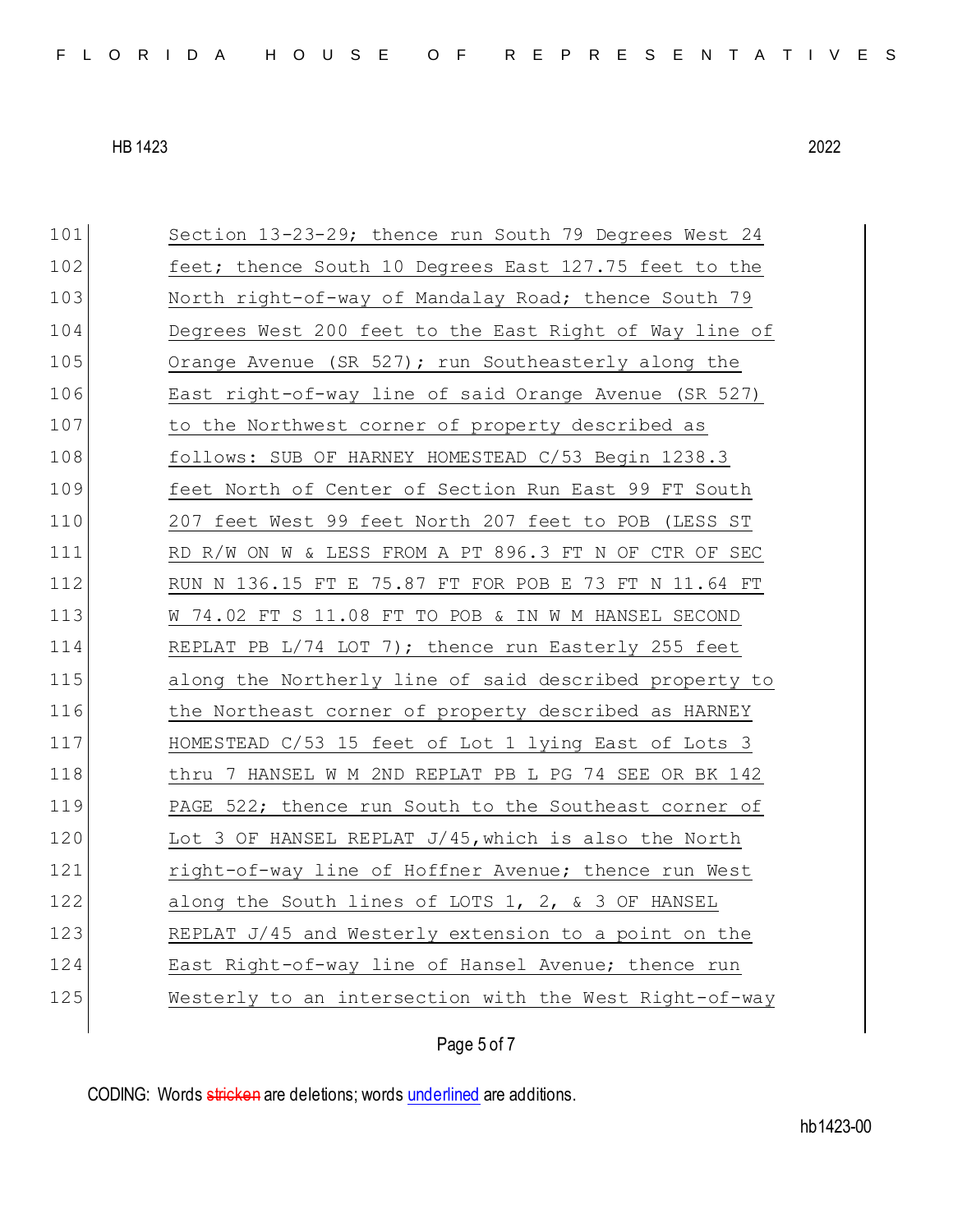126 line of Hansel Avenue; thence South 50 Degrees West to 127 an intersection with the Northerly right-of-way line 128 of Hoffner Avenue; thence West along said Northerly 129 right-of-way line to the East right-of-way line of 130 Orange Avenue; thence run Northerly along said Orange 131 Avenue right-of-way to the Southerly right-of-way line 132 of Mary Jess Road; thence run West to the East line of 133 the Florida Department of Transportation Railroad 134 right-of-way; thence North along said railroad right 135 of way to the South right-of-way line of Kelsey 136 Street; thence East along the South Kelsey Street 137 right-of-way extending East to the East line of Orange 138 Avenue (SR 527) right-of-way; thence North along said 139 East right of way line to the Point of Beginning. 140 141 Section 2. Notwithstanding s. 561.20(1), Florida Statutes, 142 in the areas herein described as the Edgewood Restaurant 143 Incentive Areas, the Division of Alcoholic Beverages and Tobacco 144 of the Department of Business and Professional Regulation shall 145 issue a special alcoholic beverage license to a bona fide 146 restaurant in the Edgewood Restaurant Incentive Areas described 147 in section 1 that is licensed by the Division of Hotels and 148 Restaurants of the Department of Business and Professional 149 Regulation, occupies at least 1,800 square feet of contiguous 150 space used as a part of the food service establishment, is

Page 6 of 7